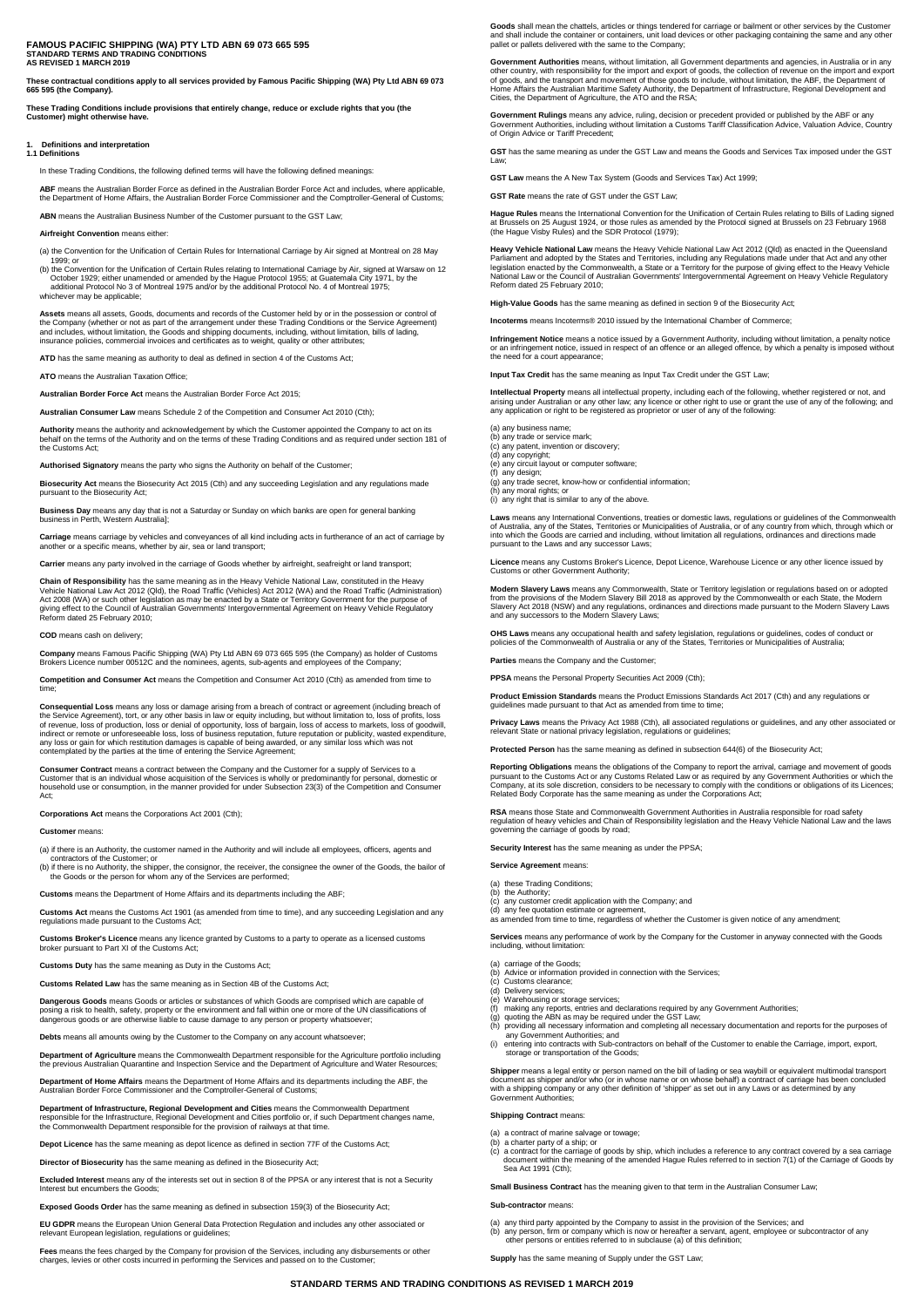#### **Tax Invoice** has the same meaning as Tax Invoice under the GST Law;

**Taxable Supply** has the same meaning as Taxable Supply under the GST Law;

**Trading Conditions** means these Famous Pacific Shipping (WA) Pty Ltd Standard Terms and Trading Conditions;

**Vessel** means any vessel, vehicle or aircraft used to effect Carriage of the Goods, whether by sea, land or air; and

**Warehouse Licence** has the same meaning as warehouse licence as defined in section 78 of the Customs Act;

### **1.2 Interpretation**

- a) These Trading Conditions, the Service Agreement and any collateral agreements made by the Company with the<br>Customer wherever made shall be governed and construed according to the laws of the state of Western Australia<br>a ear be subject to the exclusive<br>ar appeals from those courts
- (b) If these Trading Conditions are held to be subject to the laws of any jurisdiction other than the Commonwealth of<br>Australia and the State of Western Australia then these Trading Conditions shall continue to apply and<br>s
- (c) Subject to clause 26, all the rights, immunities and limitations of liability contained herein shall continue to have their full force and effect in all the circumstances notwithstanding any breach of any term or condition hereof or any<br>collateral agreement by the Company and notwithstanding that the Services have been provided, the Goods deliv
- (d) Unless written notification to the contrary is given by the Customer to the Company at or prior to entering into these Trading Conditions, the Customer expressly warrants and represents that all or any Services to be supplied by the<br>Company and acquired by the Customer pursuant to this Service Agreement are so supplied and acquired for the
- (e) In the interpretation of these Trading Conditions the singular includes the plural and vice versa, and words importing corporations mean and include natural persons and vice versa.
- (f) No agent or employee of the Company has the authority to waive or vary these Trading Conditions unless the<br>Company approves such waiver or variation in writing. Any forbearance by the Company in enforcing the Trading<br>C
- (g) Where any provision (or part thereof) of these Trading Conditions is held to be illegal or unenforceable, it may be severed and shall in no way affect or prejudice the enforceability of any other term or condition here
- (h) Where there is an inconsistency between the terms and conditions of the Service Agreement, the relevant documents shall be construed in the following descending order of priority:
	- (i) these Trading Conditions;
- (ii) the Authority; (iii) any customer credit application; and
- (iv) any fee quotation estimate or agreement.
- (i) Reference to any Laws or to any section or provision of any Laws includes any statutory modifications, re-enactments, substitutions or replacements thereof and all Laws issued thereunder.
- (j) Reference to any Convention or any Article of any Convention includes any modifications, substitutions or replacements thereof.
- (k) References to clauses and subclauses are references to clauses and subclauses in these Trading Conditions.
- (l) Headings have no effect on interpretation of the Trading Conditions.
- (m) These Trading Conditions do not affect any rights the Customer has under the Competition and Consumer Act.
- (n) If the Service Agreement between the Company and the Customer is a Consumer Contract or a Small Business Contract and is not a Shipping Contract:

clause 25 does not apply; (ii) clause 26 applies; and

- (iii) the laws in force in the place in which the contract is made apply.
- (o) If the Service Agreement between the Company and the Customer is a Shipping Contract or is otherwise not a Consumer Contract or Small Business Contract:

 (i) clause 25 applies; and (i) clause 26 depender, and<br>(ii) clause 26 does not apply

# **1.3 Application**

# (a) These Trading Conditions:

# (i) apply to all services provided by the Company; and (ii) prevail over:

- (A) any terms and conditions provided by the Customer in respect of the subject matter of these Trading Conditions;
	- (B) any terms and conditions contained in any transport document, including any bill of lading, waybill, or consignment note (together, the Previous Terms)
	- except to the extent expressly provided for in these Trading Conditions.
- (b) Any Previous Terms are excluded by the parties and any previous offer contained in any Previous Terms is rejected by the Company.
- (c) Subject to subclause 1.3(d), the provisions of any other terms and conditions provided by the Company relating to the subject matter of these Trading Conditions (Other Company Terms) are incorporated into these Trading Conditions as if they were set out in full in these Trading Conditions.
- (d) If there is any conflict or inconsistency between these Trading Conditions, the Previous Terms and any Other<br>Company Terms, these Trading Conditions prevail to the extent necessary to resolve such conflict or inconsist

### **TRADING CONDITIONS**

### **2. Nature of Services**

- (a) The Company carries on business as a Customs Broker under Part XI of the Customs Act and forwarding agent. The Company is not a common carrier and will accept no liability as such. All Services provided by the Company are<br>governed solely by these Trading Conditions which, shall prevail over any terms and conditions of the Customer any terms and conditions contained in any transport document including any bill of lading, waybill or consignment note except to the extent provided for in these Trading Conditions.
- (b) The Company reserves the right to open and weigh all packages and containers and do any other thing necessary in order to inspect all Goods at its discretion and at the Customer's expense.
- (c) The Company may refuse at its sole and absolute discretion to accept any Goods for Carriage without assigning any reason.
- (d) The Customer acknowledges that where terms of Carriage are limited pursuant to Convention, statute, Law, bill displayed in an lading or ainway bill, and the transport of the Goods extends or requires transport outside
- (e) The Customer acknowledges and agrees that the Company, its agents, employees and contractors are obliged to<br>comply with certain conditions and Laws in respect of Licences in relation to the Goods or Services and none o
- (f) Without limiting the generality of subclause 2(e), the Customer further acknowledges and agrees that:
	- (i) the Company's Reporting Obligations may require the Company, its agents, employees and contractors to
	-
- disclose a breach or possible breach of any Customs Related Law to any Government Authority;<br>in one of the Company, its agents, employees and contractors will have any liability to the Customer or any other<br>party arising f
- (g) The Customer acknowledges that the Company complies with its obligations under the EU GDPR.
- (h) The Customer agrees that the Company may treat or otherwise deal with the Goods as directed or required by the Department of Agriculture in relation to any biosecurity or other risks.

### **3. Power of attorney**

- (a) Subject to the effect of subclause 3(b) of these Trading Conditions, by agreeing to these Trading Conditions the<br>Customer, constitutes and appoints the Company as its lawful attorney with full irrevocable power and aut Customer, as may be required or for the purpose of carrying out the terms of this agreement.
- (b) Notwithstanding that the Customer appoints the Company as its attorney, the power and authority vested in the<br>attorney is effective if and when the Customer fails to comply with a request within the required time or in
- The Customer acknowledges that the Company will not be liable for any loss or penalty incurred by the Customer as a result of:

(i) any delay by an attorney in exercising their powers; or (ii) an attorney not exercising its powers.

(d) The Customer indemnifies and will keep indemnified the Company against any reasonable loss or costs it suffers or incurs in exercising powers under this power of attorney.

### **4. Acceptance of Trading Conditions**

The Authorised Signatory acknowledges and agrees that it has received the Trading Conditions, understands the Trading Conditions and by either signing the Authority or instructing the Company to perform the Services, the Customer will be bound by the Trading Condition

### **5. Communications with the Company**

- (a) Wherever it is necessary, for the purpose of these Trading Conditions or any other purpose whatscever, for<br>instructions to be given to the Company, such instructions will be valid only if given in writing, acknowledged
- (b) Notwithstanding any prior dealings between the Company and the Customer or any rule of law or equity or provision<br>of any statute or regulation to the contrary, or any contracts, documents and other matter (including ca

#### **6. Ability to appoint agents, Sub-contractors and third parties**

Subject to, and in accordance with, these Trading Conditions, the Company agrees and the Customer hereby employs<br>and authorises the Company as agent for the Customer to contract either in its own name as principal or as ag

### **7. Payment, recovery of Fees and GST**

- (a) The Company is entitled to retain and be paid all brokerages, commissions, allowances and other remunerations customarily retained by or paid to shipping and forwarding agents and (where the Company accepts specific<br>instructions under clause 11 to effect insurance) insurance brokers whether declared or otherwise and no such<br>broker principal (if any). The Company may charge by weight, measurement or value and may at any time reweigh, remeasure or revalue the Goods (or request the same) and charge additional fees accordingly.
- (b) Quotations as to Fees and other charges are given on the basis of immediate acceptance and subject to the right of whtdrawal or revision by the Company. Quotations are valid only for the gecified weight and volume rang
- (c) If any changes occur in the rates of freight, insurance premiums, warehousing, statutory fees or any other charges<br>applicable to the Goods or associated with the Services, quotations and Fees are subject to revision ac

Without limiting the generality of subclause 7(c) if a change in law, regulation, statutory instrument, or Government<br>Ruling or of any requirement of a Government Authority causes an increase in the costs associated with<br>p subject to revision accordingly with notice or, if it is not reasonably practicable, without notice to the Customer.

- (d) The Company shall under no circumstances be precluded from raising a debit in respect of any fee or disbursements lawfully due to it, notwithstanding that a previous debit or debits (whether excluding or partly<br>including the items now sought to be charged) had been raised and whether or not any notice was given that furt g ..... ...........<br>rere to follow
- (e) This subclause 7(e) applies if the Company is or may become liable to pay GST in relation to any Supply under these Trading Conditions:
- (i) unless otherwise stated, all changes quoted are exclusive of the GST imposed under the GST Lamer<br>
(iii) the Customer shall be responsible for payment of any GST liability in respect of the Services as provided by<br>
the
	-
	-
	-
- without prejudice to any other remedies of the Company and upon demand by the Company, the Customer<br>shall pay to the Company an amount equal to the amount of any damages or interest or additional GST that<br>may become payabl
- (f) All amounts due to the Company in Australia are payable in Australian dollars. The Company is entitled to charge a currency conversion premium when converting receivables into Australian currency.
- (g) The Customer agrees that the Fees will be paid within 14 days of the date of an invoice statement or as otherwise determined by the Company.
- (h) If any amounts payable or due under any agreement between the Company and the Customer (including, without<br>limitation, amounts payable pursuant to subclause 10(a) or fees payable for Services provided by the Company) a
- (i) The Company reserves the right to offset any amounts receivable from the Customer against any a that Customer or any company affiliated with the Customer or any Related Body Corporate of the Customer. This right exists irrespective of the date the liability has been created or debt incurred with the Company.
- (j) The Company, its servants or agents shall have a special and general lien on the Assets and a right to sell the Assets<br>whether by public or private sale or auction without notice, for Fees, freight, demurrage, detentio expenses or other sums due and owing by the Customer or the Customer's principals, servants or agents. In<br>addition, the lien shall cover the costs and expenses of exercising the lien including without limitation, the costs sale and reasonable legal fees.
- (k) The lien and rights granted by subclause 7(j) shall survive delivery of the Assets and the Company shall be entitled to retain the proceeds of sale of the Assets in respect of any outstanding amounts referred to in subclause 7(k). The<br>Company sells or otherwise disposes of such Assets pursuant to subclause 7(j) as principal and not as agent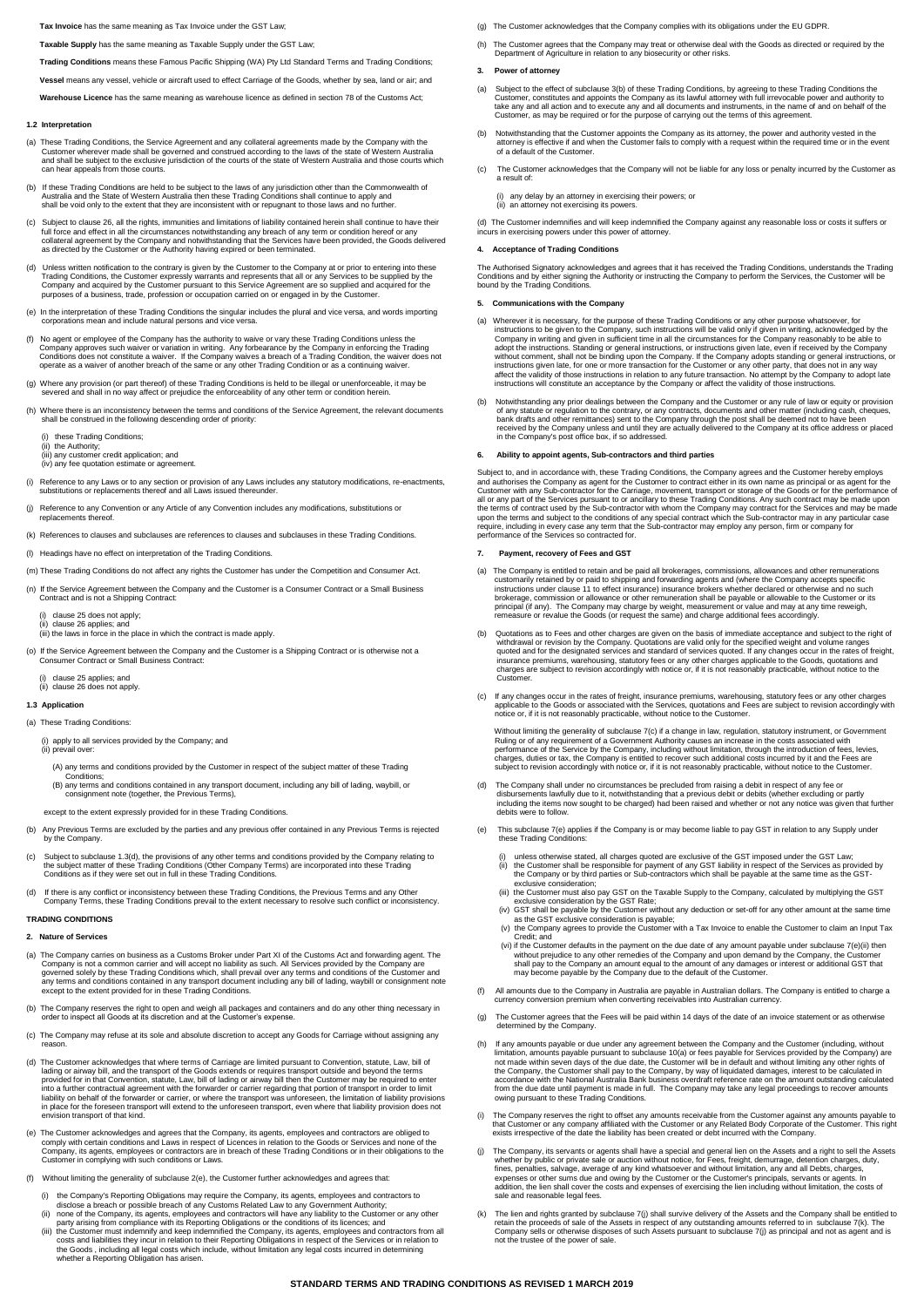#### **Personal property securities**

- (a) Without limiting the generality of subclauses 7(j) 7(k), the Customer acknowledges that the Company shall have a<br>Security Interest which attaches over any Assets which are the subject of the Services and in the Compa this subclause 8(a) for the purposes of the PPSA.
- (b) The Customer warrants that it has rights in the Assets and the power to transfer rights in the Assets to the Company.
- (c) The Customer acknowledges that it must sign the Authority and if it does not sign the Authority it must adopt or accept these Trading Conditions by conduct.
- (d) The Customer warrants that it has not, and that it will not grant any other Authority in respect of the Services which the Company has been granted Authority.
- (e) The Customer must not grant any other person a Security Interest in respect of the Assets.
- (f) The Customer must not allow an Excluded Interest to exist over the Goods.
- (g) To the maximum extent permitted by law, if the PPSA applies, the Customer irrevocably waives any rights the Customer may have to:
- (i) receive notices or statements under sections 95, 121(4), 125, 130, 132(3)(d), 132(4) and 135 of the PPSA;<br>(ii) redeem the Assets under section 142 of the PPSA;<br>(iii) reinstate these Trading Conditions under section 153
	- (iv) receive a verification statement (as defined in the PPSA)
- (h) The Customer agrees to do anything (such as obtaining consents, signing and producing documents, producing receipts and getting documents completed and signed) which the Company asks and considers necessary for the purposes of:
	- (i) ensuring that a Security Interest is created under these Trading Conditions is enforceable, perfected and
- otherwise effective; or<br>
(ii) enabling the Company to apply for any registration, or give any notification, in connection with a Security Interest<br>
created under these Trading Conditions so that the Security Interest has t

### **Warranties by the Custom**

- The Customer (on behalf of itself, the consignor and the consignee) warrants to the Company that:
- (i) it is either the owner of the Goods, or the authorised agent of the owner of the Goods with authority to bind the owner to act or otherwise have authority to arrange the Services under the Service Agreement;<br>(ii) it ha
	-
- Assets; (iv) it will maintain appropriate insurance in respect of the Goods and will not do anything which might void any
- insurance policy held by the Customer or the Company; (v) it will provide all documents, information and assistance required by the Company to comply with the
	- requirements of the Government Authorities in an accurate and timely fashion as required by those Government Authorities;<br>
	(vi) it will retain all documents or records in the manner required by the Government Authorities
	-
	-
- (vi) it will retain all documents or records in the manner required by the Government Authorities;<br>
(vii) it will robserve all requirements of any Government Authorities;<br>
(wii) it will maintain as confidential the terms o
	-
	-
	-
- (xi) the Goods are not Dangerous Goods except to the extent that the Parties have agreed in writing to the carriage<br>of Dangerous Goods;<br>(xii) the Goods comply with all relevant requirements pursuant to the Product Emission
- the Goods or the Services of which the Company should be aware, or which may affect the Company's ability to comply with all OHS Laws.
- (b) The Customer acknowledges that a breach or failure to observe all or any of the warranties in subclause 9(a) could<br>lead to penalties or damages to provide the Customer and also to the Company and the Customer agrees to

#### 10. Indemnity by the Customer

- (a) Without limiting the effect of these Trading Conditions, the Customer agrees to indemnify and keep indemnified the Company for:
	- (i) any loss or damage directly or indirectly caused by the Goods or by breach of these Trading Conditions by the
- Customer; (ii) amounts of Customs Duty, GST and other payments made to Government Authorities by the Company on behalf
- of the Customer; (iii) any penalties payable by the Company (whether pursuant to a court order or pursuant to an Infringement Notice)
- due to the Customer: (A) providing information that is incorrect or misleading;
	-
- (B) omitting to provide material information required to the Government Authorities; (C) omitting to provide information required by the Company to properly carry out the Services and/or comply
- with the conditions of any Licences; (D) providing information in a manner which does not enable the Company to comply with the requirements of
- the Government Authorities for reporting in prescribed periods; and/or (E) failing to provide information or documentation requested by the Company;
	-
- (iv) penalties associated with the failure by the Customer to maintain or provide its documents or records in the manner and at the time contentable by the Government Authorities;<br>
(v) penalties associated with making or c
	-
	-
	- (x) damages payable by the Company from the failure of the Customer to return any container or transport
- equipment involved in Carriage in the time required by the contract between the Company and the supplier or<br>owner of that container or other transport equipment;<br>(ii) demurrage or other charge for detention or failure to r
	- contracts with other parties;<br>(xii) liabilities or costs incurred by
- iii) liabilities or costs incurred by the Company on behalf of the Customer associated with the Services including,<br>without limitation, amounts paid to carriers of goods for the Carriage of Goods or cleaning of containers
- Trading Conditions); (xiii) damages payable by the Company arising from or contributed to by errors or misrepresentations by the Customer;
	- (xiv) losses or damage incurred by the Company due to a breach by the Customer of any of the warranties in
- subclause  $\Theta(a)$ ;<br>all expenses directly or indirectly incurred arising out of or in connection with the entry of an officer of any<br>Government Authorities or other authorised person on the premises of the Company for the pu
	- (xvii) any charges levied by Government Authorities or other costs incurred by the Company for examination and
- treatment of the Goods;<br>(xviii) any costs, charges or fees, including legal fees, incurred in obtaining any Customs Advices whether or not the<br>(xviii) any costs, charges the Customer to obtain the Customs Advices;
- (xix) any costs, charges or fees, including legal fees reasonably incurred by the Company in obtaining any Customs<br>Advices on behalf of the Customer if, at its sole discretion, the Company considers it reasonably necessary
	-
	-
- of or in connection with a direction or request from<br>any costs or charges incurred by the Company as a result of or in connection with a direction or request from<br>any Government Authority in relation to the Goods or Servic
	-
- any Licences in relation to the Goods or Services;
- 
- 
- (xxiv) any costs or charges incurred by the Company as a result of or in connection with any suspension or cancellation of Licences by any Government Authority in relation to the Goods or Services;<br>(xxv) any costs or char Authority or otherwise; and
- (xxviii) any costs, charges or penalties associated with the Company deemed to be the Owner of the Goods; (xxix) any costs or charges incurred in recovering any amounts payable to the Company (including, without limitation, costs of legal proceedings).
- (b) The Customer agrees to pay any amounts claimed pursuant to the indemnity in subclause 10(a) within 7 days of demand by the Company.
- (c) The nature of the indemnity provided pursuant to subclause 10(a) will include, without limitation, all penalties, all losses (including indirect and Consequential Loss) and damages assessed against the Company and its
- (d) For the purposes of clause 10 the Customer agrees that the Company may take whatever actions as are necessary<br>for the Company to comply with the terms of its Licences including, without limitation, complying with its R
- (e) For the purposes of subclause 10(d) the Customer agrees that the Company may take such actions as are necessary to comply with the terms of its Licences whether or not any breach or suspected breach exists in relation
- to or connection with the Goods or Services provided by the Company.<br>(f) Without limiting anything in subclause 10(e) the Customer indemnifies the Company against any penalties, interest,<br>tax or additional duty that is pay Government Authority as are necessary for the Company to comply with the terms of its Licences or Customs Related Laws.
- (g) The Company may execute all or any of its rights pursuant to clause 7 to recover any amounts owing pursuant to this clause 10.
- (h) There is no need for the Company to suffer or incur any losses, costs, damages, liabilities, judgments, penalties or expenses before requiring payment from the Customer.

### **11. Insurance**

The Company shall not effect insurance on the Goods except upon receipt of express instructions given in writing by the Customer and the Customer's written declaration as to the value of the Goods. All such insurances effe

#### **12. Storage and transport**

- (a) Subject to express instructions in writing given by the Customer and accepted by the Company in writing (and without limiting the generality of clause 6), the Company reserves to itself complet freedom to decide upon t
- The Customer agrees that:
	-
	-
- (i) the value of the Goods shall not be declared or inserted in a Bill of Lading or a sea carriage document for the purpose of extending a ship or carrier's liability under the Carriage of Goods by Sea Act 1991 and Carriag
- document or as part of the trading terms for the purpose of extending the forwarder or Carrier's liability under<br>any circumstance except upon express conditions agreed to in writing by the Carrier or forwarder who<br>expressl
- (iv) in all other cases where there is a choice of charges by Carriers, warehousemen, stevedores or others, no<br>according to the extent of the liability assumed by the Carriers, warehousemen, stevedores or others, no<br>declar
- insurer or any third party; and<br>(vi) all Goods move by air are subject to volumetric conversion on the basis of one kilo being the equivalent of six<br>thousand cubic centimetres. Goods moved by other means are subject to vol

#### **13. Perishable, non-deliverable, uncollected, hazardous and damaged Goods**

- (a) Where the Goods are perishable and are not taken up immediately upon arrival or are insufficiently or incorrectly addressed or marked or otherwise not identifiable, they may be sold or otherwise disposed of with or without notice<br>to the Customer, consignor, owner or consignee of the Goods and payment or tender of the net proceeds of a sale arter acquisition of all the
- (b) Where the Goods are non-perishable and cannot be delivered eithter because they are insufficiently or incordered to marked or otherwise not identifiable or because they are uncollected or not accepted by the consignee
- (c) Where the Goods are stored by the Company for the Customer and they are uncollected for whatever reason they may be sold or returned at the Company's option at any time after the expiration of 21 days from a notice in writing<br>sent to the Customer at the address which the Customer gave to the Company on delivery of the Goods. All
- (d) In respect of subclauses 13(a), 13(b) and 13(c), the Company sells or otherwise disposes of such Goods as principal and not as agent and is not trustee of the power of sale.
- (e) In the event that any sale of Goods pursuant to subclauses 13(a), 13(b) and 13(c) does not provide sufficient proceeds to discharge all liability of the Customer to the Company, the Customer acknowledges that it is not released from the remainder of the liability to the Company merely by sale of the Goods.

#### **Destruction of Dangerous Goods**

In the event that the Goods are found to be Dangerous Goods they may be destroyed or otherwise dealt with at the sole<br>discretion of the Company or any other person in whose custody they may be at the relevant time. If such

#### **15. Inspection**

The Company may without liability open any package or other container which the Goods are placed or carried to inspect or weigh the Goods either to determine their weight, nature or condition or to determine their ownership or destination.

#### **16. Delivery**

- (a) The Company is authorised to deliver the Goods at the address given to it by the Customer.
- (b) The Company is deemed to have satisfied its delivery obligations under the Service Agreement if the Company<br>delivers the Goods to the address given by the Customer and obtains from a person at that address a receipt or signed delivery docket.
- (c) In the event of the consignee refusing to take delivery as contemplated in subclause 16(b), or not being able to